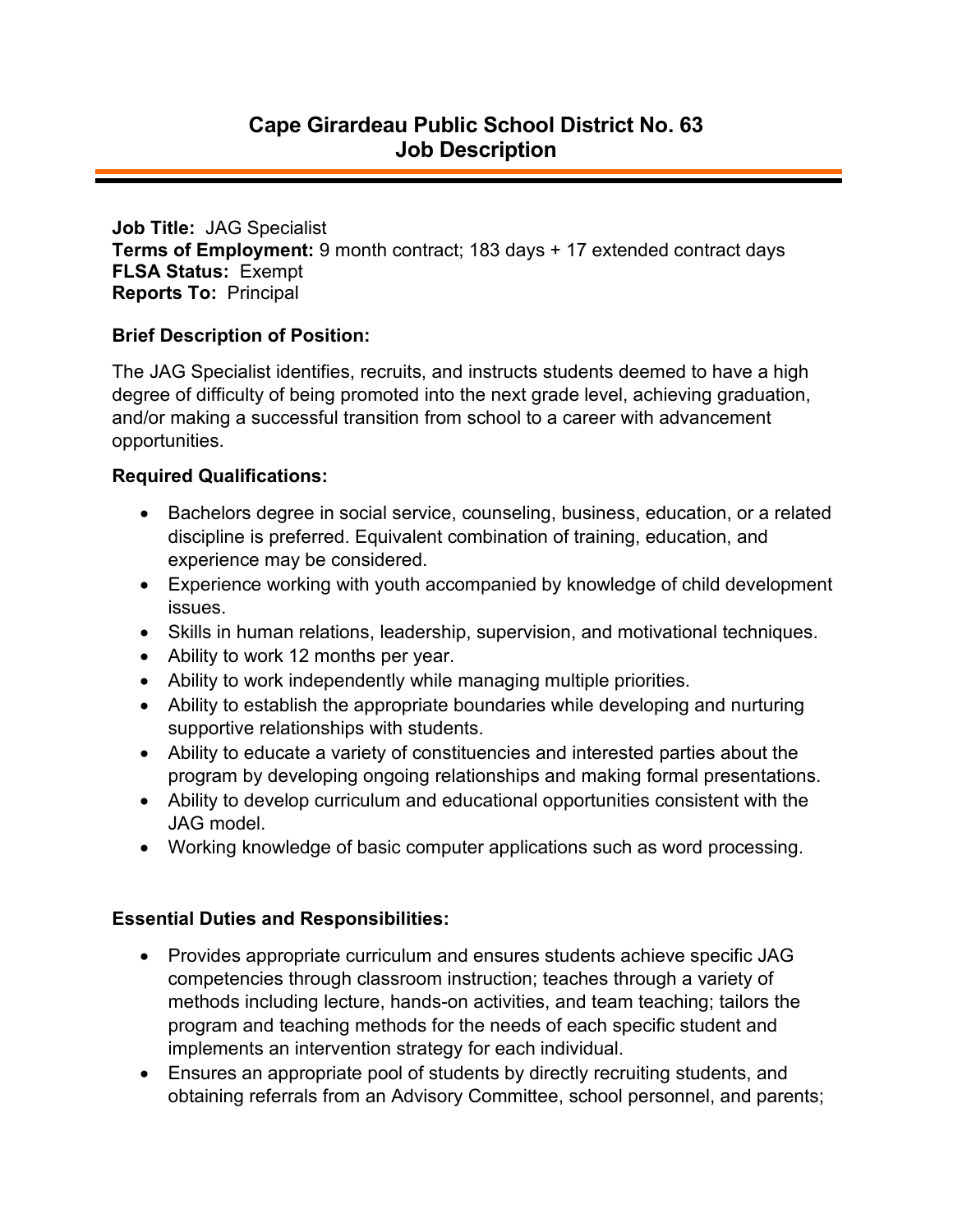holds interviews with prospective candidates and those making referrals to determine, using JAG guidelines, the appropriateness of the prospective student for the program.

- Administers testing programs including pre-/post-tests and career interest surveys. Establishes and implements a career development plan for all enrolled students.
- Ensures positive perceptions of the J G program within schools by developing and maintaining positive, effective working relationships with school personnel including teachers, administrators, students, and members of the Advisory Committee.
- Advocates for the program and develops a pool of effective community support resources by working with employers, parents, civic groups, and legislators to build awareness of and support for the program; develops job opportunities, participates in public relations activities, attends meetings and speaks to various community groups.
- Builds appreciation for teamwork, sense of belonging, and commitment to community service among J\_G students by organizing and serving as advisor to a J\_G Career Association; creates training opportunities through hands-on activities, film presentations, guest speakers, and workshops; assists with civic and social opportunities.
- Provides students with guidance, counseling, and support within appropriate limits; refers students to additional support services on an as-needed basis; takes responsibility for learning and complying with school policies such as mandated reporting, discipline, attendance, and the like.
- Complies with all documentation requirements in a timely fashion including contacts and activities involving students, employers, and other groups; develops and maintains a well-organized filing system.
- Assists students in finding and maintaining quality employment and/or postsecondary educational programs upon graduation; works closely with students and employers for 12 months after the end of the school year to ensure a satisfactory employment outcome; develops a plan for contacts with nongraduates to ensure effective transition to employment or additional education.
- Participates in staff, regional, and statewide meetings, and staff development activities.

## **Additional Responsibilities:**

- Performs various school-related functions such as lunch duty.
- Participates in field trips.
- Completes special projects and other projects/duties as assigned by the Regional Manager.